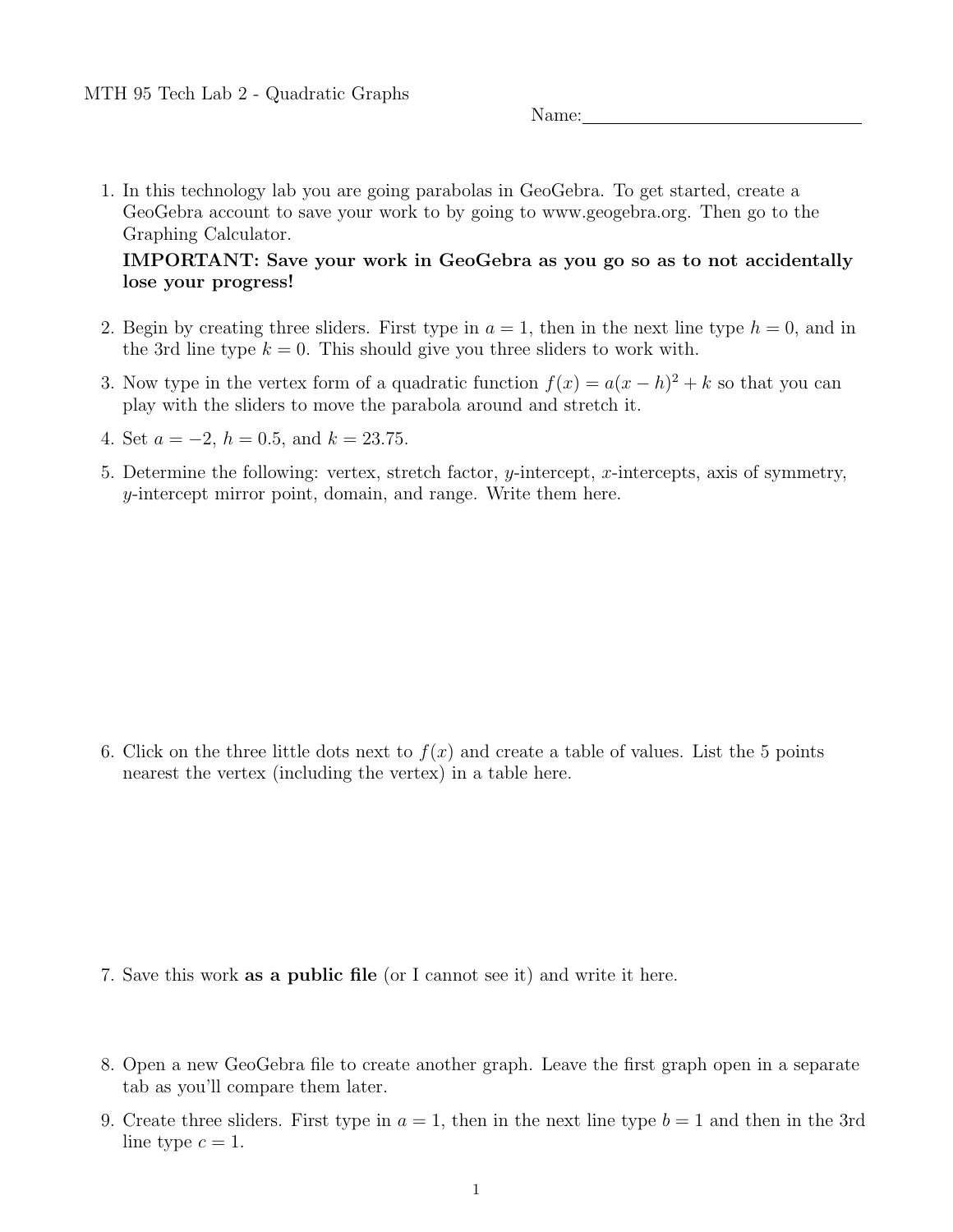- 10. Now type in the standard form for a quadratic function  $f(x) = ax^2 + bx + c$  so that you can play with the sliders to move the parabola around and stretch it.
- 11. Take some time to play with the sliders. Describe the affect of each slider here.
	- i. What does a affect?
	- ii. What does b affect?
	- iii. What does c affect?
- 12. Do any of the sliders have the same affect as an of the sliders from your first geogebra graph?
- 13. Save this work as a public file (or I cannot see it) and write it here.
- 14. Open a new GeoGebra file to create another graph. Leave the first graph open in a separate tab as you'll compare them later.
- 15. Create three sliders. First type in  $a = 1$ , then in the next line type  $p = 1$  and then in the 3rd line type  $q = 2$ .
- 16. Now type in the factored form for a quadratic function  $f(x) = a(x p)(x q)$  so that you can play with the sliders to move the parabola around and stretch it.
- 17. Take some time to play with the sliders. Describe the affect of each slider here.
	- i. What does a affect?
	- ii. What does p affect?